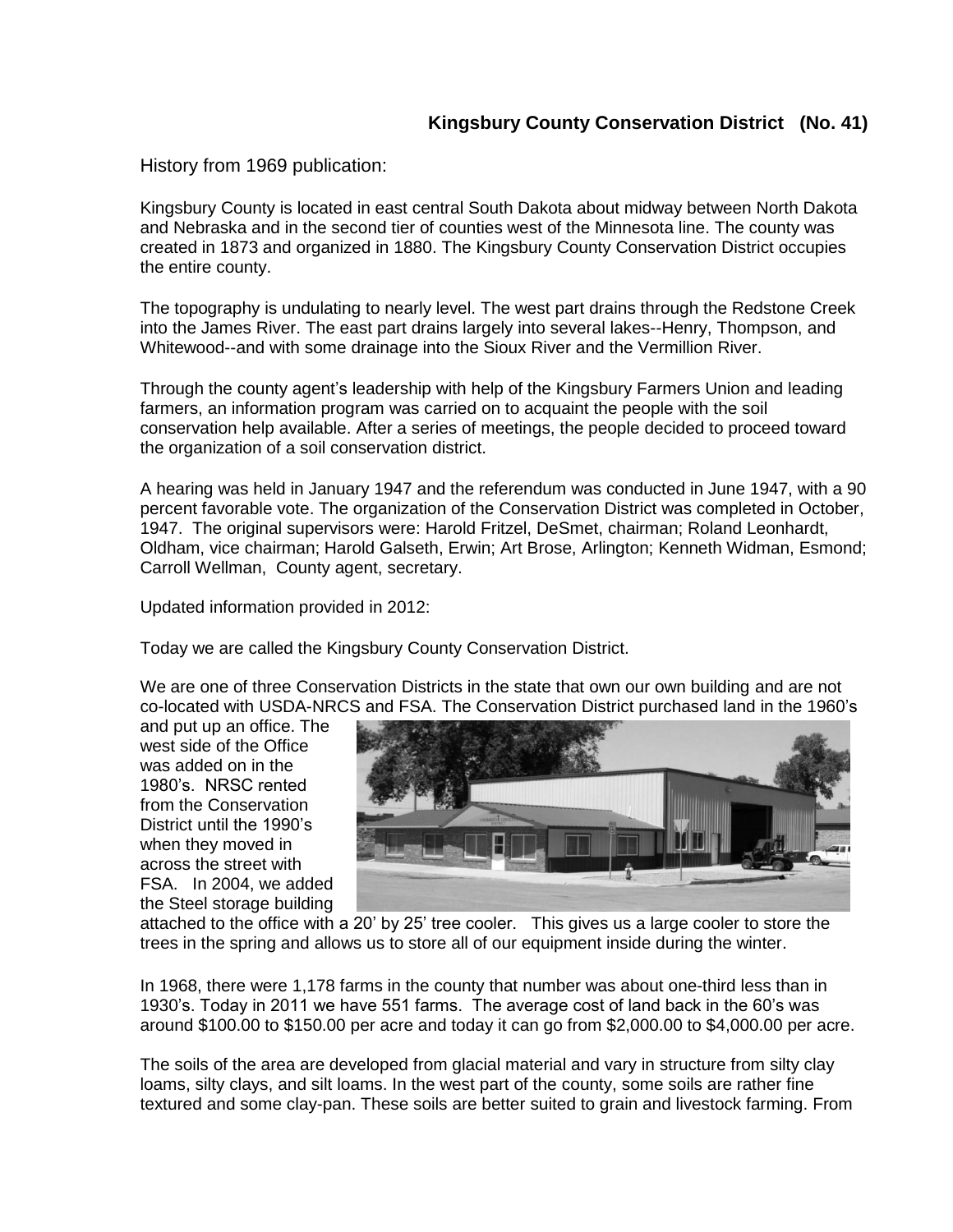the middle of the county east, the land is somewhat undulating with a little more loamy soil and suitable for general farming. A considerable acreage of this area is devoted to cultivated crops. Soil and water conservation practices, as well as maintenance of fertility, are needed. Seventyfour percent of the land is cropland with eighteen percent pasture and six percent other use.

The precipitation average in 1968 was 21.51 inches. The climate has changed and in 1971 thru 2000 the average rainfall has increased to 23.35 inches per year, with approximately threefourths of that coming during the growing season. The average growing season in Kingsbury County is 140 days.

Flooding of Lake Thompson - Snow and rain brought sufficient moisture in 1986 to restore Lake Thompson to the limits described by its discoverers in 1857. Lake Thompson is the largest natural lake in South Dakota. The lake had become a 9,000 acre marsh and meandered lake bed about half the size of the original lake, during the interval between 1857 and 1986. The rains of 1986 and 2011 have reclaimed the lake to just over 18,000 acres of lake. A new State Park was added to the north end of the lake and many homes and weekend cabins were built. Due to the heavy snow and rain in 2011 many of the homes and cabins have been flooded... Many of the smaller lakes in the county also saw large increase of water with most of the extra water ending up in Lake Thompson. Many roads in the county were washed out again because of the heavy runoff.

In July of 2008, we completed a six year EPA-319 project. Kingsbury Lakes Water Quality Implementation Project goal was to protect and restore the beneficial uses of Lakes Thompson, Henry, Preston and Whitewood by implementing Best Management Practices that reduce nutrient and sediment loading and prevent bacterial contamination in the 263,000 acre watershed. Several Ag-waste systems were built within the Lake Thompson watershed. This would help eliminate livestock runoff from entering the lakes in the watershed. Rotational grazing systems were also installed.

In the early 80's, farming practices also changed. Because of economics farmers started planting more corn and beans and less small grain, oats and flax. They also went to no-till farming and more attention was given to conserving the land. Rotational grazing also showed an increase. Many farmers took the opportunity through the EQIP program to install cross fencing and center water tanks. This also increased the grazing season and improved the weed control due to better pasture management and less over grazing.

Cattle are still the largest group of livestock in the county, with fewer pigs and sheep being raised. Cow–calf operation are more on the west side of the county.

In 1994, the Conservation District purchased two Truax grass drills that we rent out. From 1994 until 2010 we have seeded 19,584 acres of grass. With 11,253.9 acres of tame grass and alfalfa and 8,330.1 acres of warm season grasses Several grazing tours and workshops were held to promote the rotational grazing systems.

In 1947, they identified the problems that were facing the people and specified the practices that they proposed to use to attack these problems. The problems named were: Wind and water erosion after almost 100 years of farming; Only 20 percent of top soil left in some places; Water damage to roads and bridges; Noxious weeds have increased; Crop and buildings need protection from the wind; Pastures overgrazed and poorly managed; Poor crop rotations. Today we are still faced with some of the same old problems.